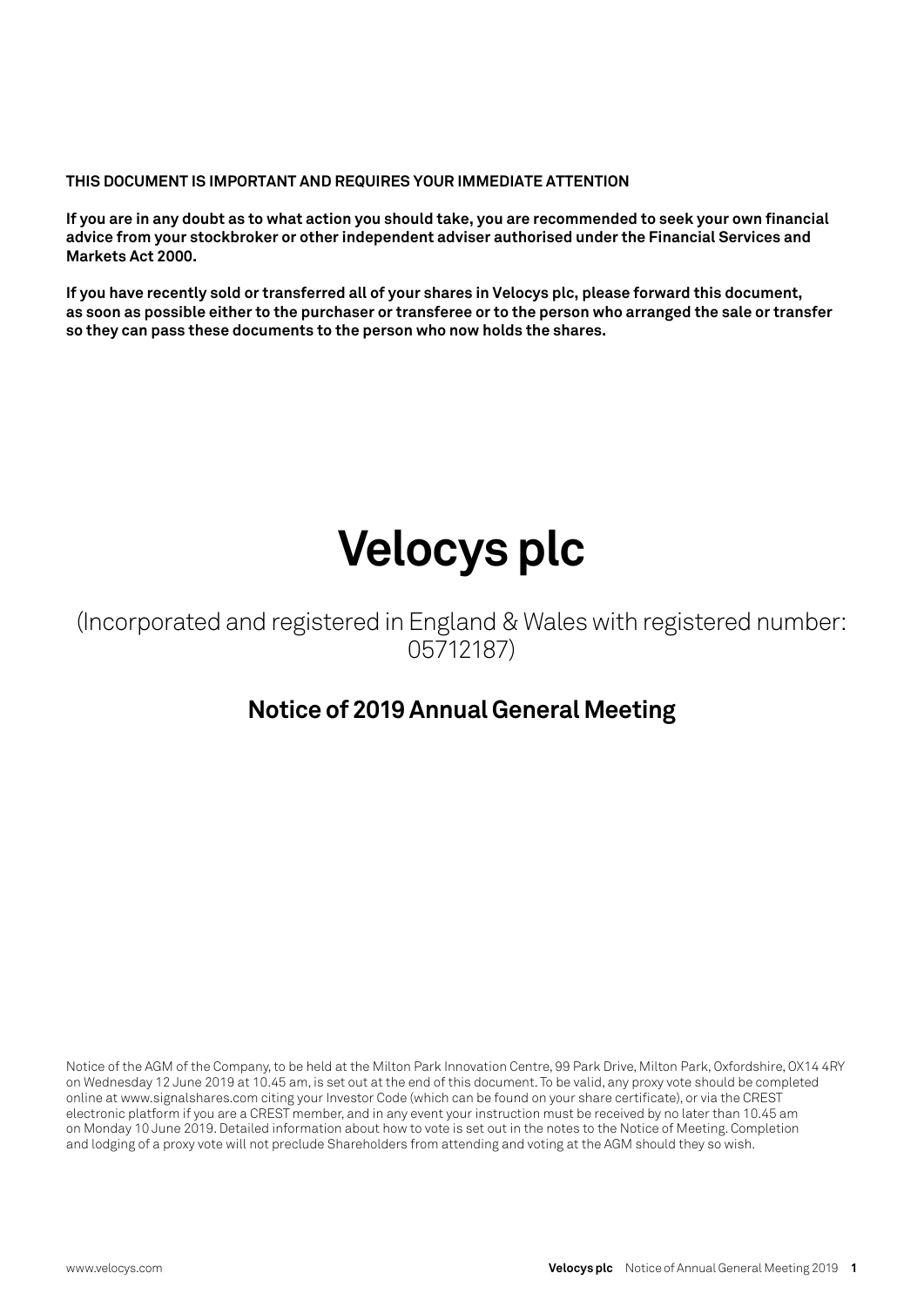### **Letter from the Chairman of the Company**

(Incorporated and registered in England & Wales with registered number: 05712187)

Dr. Pierre Jungels (Chairman)<br>Henrik Wareborn (Chief Executive Officer) National Centre Centre Centre Centre Centre Centre Centre Centre Ce<br>173 Curie Avenue Henrik Wareborn (Chief Executive Officer)<br>Andrew Morris (Chief Einancial Officer) 173 Curie Avenue Avenue Avenue Avenue Avenue Avenue Avenue Avenue Ave Andrew Morris (Chief Financial Officer) Sandy Shaw (Non-Executive Director)<br>Philip Holland (Non-Executive Director) Oxfordshire<br>OX11 00G Philip Holland (Non-Executive Director) Darran Messem (Non-Executive Director)

**Directors: Registered Office:**

14 May 2019

To the holders of Ordinary Shares and for information purposes only, to holders of options under the Company's share option schemes.

Dear Shareholder,

#### **2019 Annual General Meeting**

I am writing to give you details of the resolutions to be proposed at the Company's 2019 AGM to be held at the Milton Park Innovation Centre, 99 Park Drive, Milton Park, Oxfordshire, OX14 4RY on Wednesday 12 June 2019 at 10.45 am, and which are set out in the notice of AGM at the end of this document (the 'Notice').

Shareholders should read the contents of this document in conjunction with the audited financial statements of the Company for the financial year ended 31 December 2018, together with the reports of the Directors and auditors thereon (the 'Accounts'), copies of which are being mailed to Shareholders together with this notice.

#### **The Board of Directors**

The Company's Articles of Association provide that Directors are subject to election by shareholders at the first opportunity after their appointment. In addition, one third of Directors are subject to retirement by rotation at each annual general meeting. The Board has agreed that, in line with best corporate governance practice, all Directors should stand for re-appointment at the 2019 Annual General Meeting.

Biographical details of each of the directors proposed for reappointment are set out on the Company's web-site at www.velocys.com.

#### **Annual General Meeting**

The following resolutions will be proposed at the AGM:

#### **Ordinary Resolutions**

Resolutions nos. 1 to 10 are to be proposed at the Meeting as ordinary resolutions (each requiring more than 50 per cent. of the votes cast to be in favour of the resolution in order for it to be passed), as follows:

#### **Resolution no. 1 – Report and Accounts**

To receive, consider and adopt the annual accounts of the Company as at 31 December 2018 and the Directors' and auditors' reports thereon (resolution no. 1);

To re-elect the following directors who retire in accordance with the provisions of the UK Corporate Governance Code and, being eligible, offer themselves for election. The Board has noted that Dr. Pierre Jungels has served more than 3 consecutive three year terms of office and considers that he continues to make a significant contribution to the Company;

#### **Resolution no. 2 – Re-election of Director**

To re-elect Sandy Shaw, who retires as a Director and, being eligible, offers herself for re-election as a Director at the Annual General Meeting (resolution no. 2);

#### **Resolution no. 3 – Election of Director**

To elect Henrik Wareborn, who retires as a Director and, being eligible, offers himself for election as a Director at the Annual General Meeting (resolution no. 3);

#### **Resolution no. 4 – Re-election of Director**

To re-elect Pierre Jungels, who retires as a Director and being eligible, offers himself for re-election as a Director at the Annual General Meeting (resolution no. 4);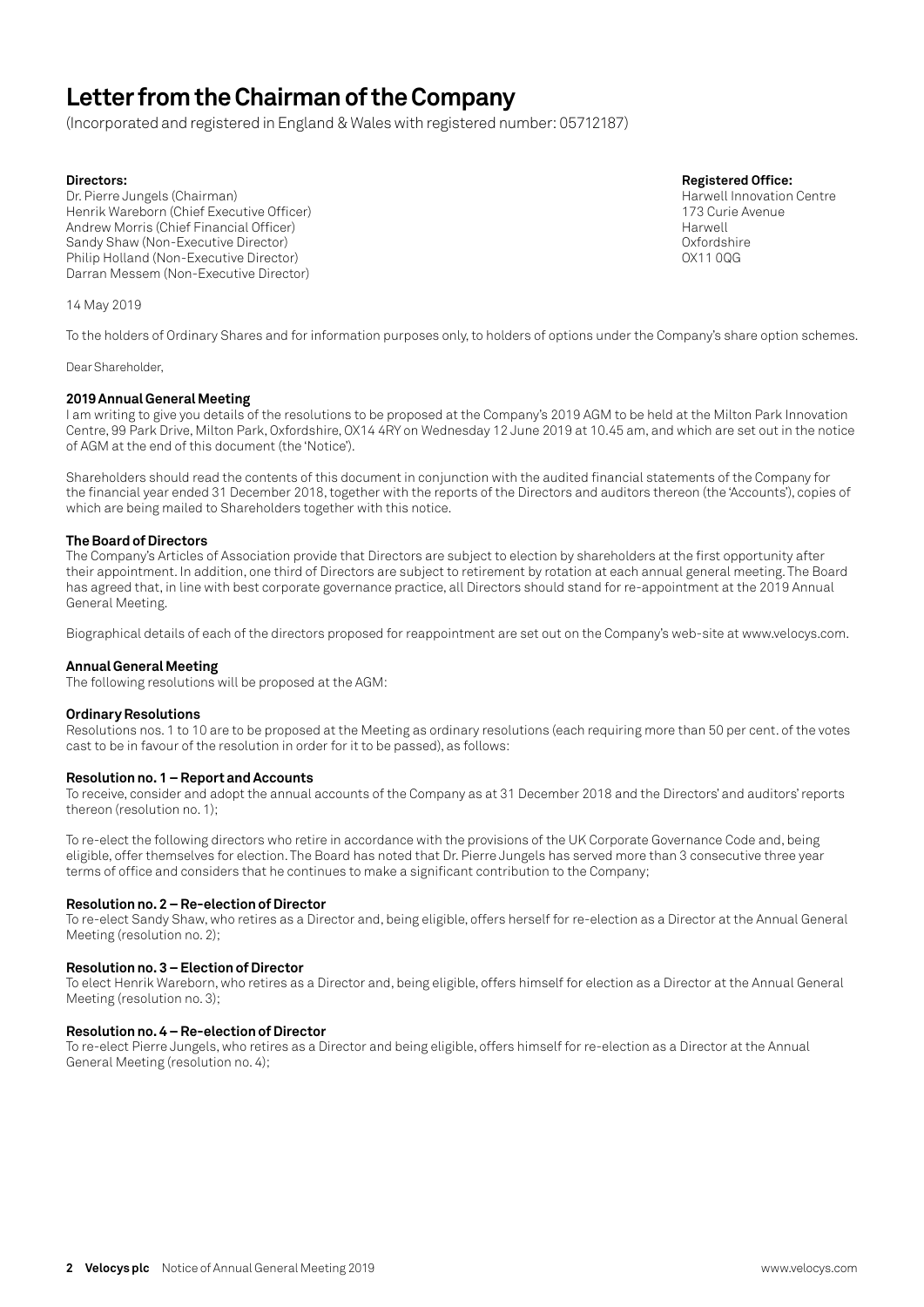#### **Resolution no. 5 – Re-election of Director**

To re-elect Andrew Morris, who retires as a Director and being eligible, offers himself for re-election as a Director at the Annual General Meeting (resolution no. 5);

#### **Resolution no. 6 – Election of Director**

To elect Philip Holland, who retires as a Director and being eligible, offers himself for election as a Director at the Annual General Meeting (resolution no. 6);

#### **Resolution no. 7 – Election of Director**

To elect Darran Messem, who retires as a Director and being eligible, offers himself for election as a Director at the Annual General Meeting (resolution no. 7);

#### **Resolution no. 8 – Re-appointment of auditors**

To re-appoint PricewaterhouseCoopers LLP as auditors of the Company (resolution no. 8);

#### **Resolution no. 9 – Determination of auditors' remuneration**

To authorise the Directors to fix the auditors' remuneration (resolution no. 9); and

#### **Resolution no. 10 – Authority of Directors to allot shares**

Resolution no. 10 will be proposed as an ordinary resolution to authorise the Directors to allot Equity Securities (as defined in the Articles) up to a maximum aggregate nominal amount of £1,354,395.12 (representing approximately 33% of the total ordinary share capital of the Company presently in issue). This authority replaces the authority granted on 29 June 2018 and will expire on 31 July 2020 or at the conclusion of the next AGM, whichever is the earlier. The Directors have no present intention of exercising this authority.

#### **Special Resolutions**

Resolutions nos. 11 and 12 are to be proposed at the Meeting as special resolutions (each requiring at least 75 per cent. of the votes cast to be in favour of the resolution in order for it to be passed), as follows:

#### **Resolution no. 11 – Renewal of authority of Directors to allot shares for cash disapplying statutory pre-emption rights**

The Company's present funding needs are explained further in the Financial Review included within the Accounts. To assist the Company in securing additional working capital in the short term, the Board is therefore proposing Resolution no. 11 to approve the disapplication of pre-emption rights equal to 15% of the present issued share capital, compared to the level of 10% which has been approved by shareholders in previous years.

Resolution no. 11 will therefore be proposed as a special resolution to empower the Directors to issue Equity Securities on a non pre-emptive basis up to a maximum aggregate nominal value of £615,634.15 (representing approximately 15 per cent. of the total ordinary share capital of the Company presently in issue). This will enable the Directors, at their discretion, to allot a limited number of equity securities (or treasury shares) for cash and also provide the Directors with greater flexibility to take advantage of business opportunities as they arise.

#### **Resolution no. 12 – Authority to purchase own shares**

Resolution no.12 will be proposed as a special resolution to authorise the Company to purchase up to 41,042,277 of its own Ordinary Shares in the market, representing 10 per cent. of the current issued ordinary share capital of the Company, at a price of not less than the nominal value of the Ordinary Shares and not more than the amount equal to 5 per cent. above the average of the middle market quotations of the Ordinary Shares as derived from the London Stock Exchange for the five business days immediately preceding the day on which the Ordinary Share is contracted to be purchased. If approved, this authority will expire at the conclusion of next year's AGM.

The Directors have no present intention of making such purchases, but it is considered to be prudent to have this authority so as to be able to act at short notice if circumstances change. The authority would, however, only be exercised if the Directors believe that to do so would result in an increase in earnings per share and would be in the best interests of shareholders generally.

Options over an aggregate of 5,436,420 Ordinary Shares in the Company were outstanding as at 14 May 2019 representing 1.32 per cent. of the Company's issued ordinary share capital at that date and which would represent 1.47 per cent of the Company's issued ordinary share capital if the authority proposed at the AGM to buy back 41,042,277 Ordinary Shares was exercised in full (and all of the repurchased shares were cancelled).

The resolution will also permit the Company to purchase its own shares to hold as treasury shares rather than cancelling them. The treasury shares can be subsequently cancelled, sold for cash or used to satisfy share awards granted under employee share award schemes and would therefore provide the Company with additional flexibility in the management of its capital base. As at 14 May 2019, the Company did not hold any of its Ordinary Shares as treasury shares.

The Directors would consider holding as treasury shares any shares which the Company purchases pursuant to the authority proposed to be granted by resolution no. 12. In relation to any repurchased shares held in treasury however, unless such shares are subsequently cancelled, earnings per share will only be increased on a temporary basis until such time as the shares are subsequently sold out of treasury.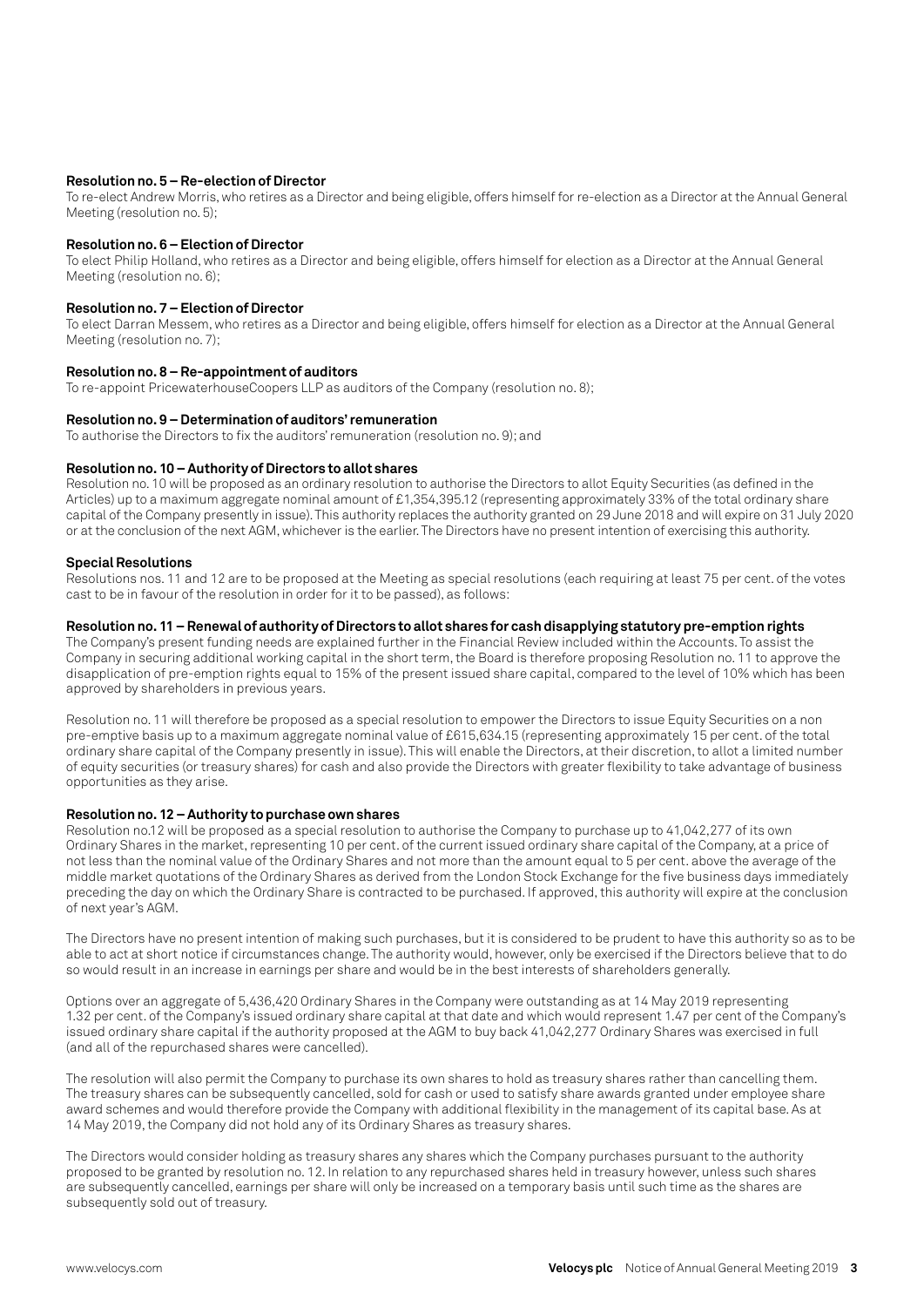## **Letter from the Chairman of the Company** (continued)

(Incorporated and registered in England & Wales with registered number: 05712187)

#### **Action to be taken**

Whether or not you propose to attend the AGM in person, you are requested to complete and lodge the Proxy Vote online at www. signalshares.com citing your Investor Code (which can be found on your share certificate), or via the CREST electronic platform if you are a CREST member, but in any event your instruction must be received by no later than 10.45 am on Monday 10 June 2019. Detailed information about how to vote is set out in the notes to the Notice of Meeting. Unless the Proxy Vote is lodged by this date and time, the Proxy Vote will be invalid. The completion and lodging of a Proxy Vote will not preclude you from attending the AGM and voting in person if you so wish.

#### **Recommendation**

The Directors consider the resolutions to be proposed at the AGM are in the best interests of the Company and the shareholders as a whole. Consequently, the Directors unanimously recommend that you vote in favour of the Resolutions to be proposed at the AGM as they intend to do in respect of their own beneficial holdings which in aggregate amount to 1,640,789 Ordinary Shares in the Company, representing 0.40 per cent. of the Company's current issued ordinary share capital and of the votes that could be cast at the AGM.

Yours faithfully

**Pierre Jungels** Chairman 14 May 2019

Registered Office: Harwell Innovation Centre 173 Curie Avenue Harwell **Oxfordshire** OX11 0QG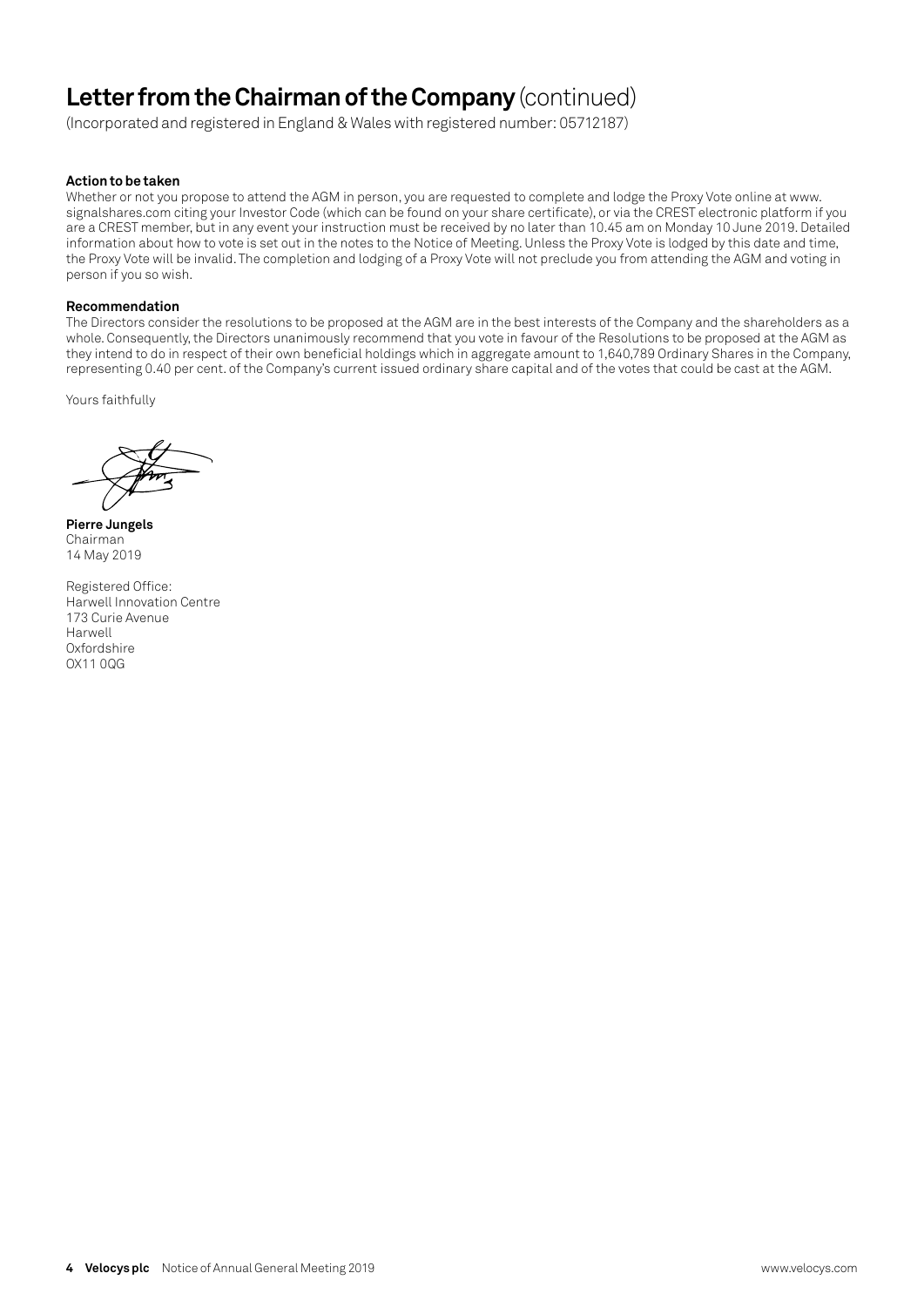### **Velocys plc**

(Incorporated and registered in England & Wales with registered number: 05712187)

**NOTICE IS HEREBY GIVEN THAT** the **ANNUAL GENERAL MEETING** of the Company will be held at the Milton Park Innovation Centre, 99 Park Drive, Milton Park, Oxfordshire, OX14 4RY on Wednesday 12 June 2019 at 10.45 am to consider and, if thought fit, pass the following resolutions. Resolutions nos. 1 to 10 will be proposed as ordinary resolutions and resolutions nos. 11 and 12 will be proposed as special resolutions.

#### **As ORDINARY BUSINESS**

#### **Ordinary resolutions**

- 1. To receive, consider and adopt the annual accounts of the Company as at 31 December 2018 and the Directors' and auditors' reports thereon.
- 2. To re-elect Sandy Shaw (Non-executive Director, Chair of the Audit Committee and a member of the Remuneration and Nomination Committees) as a Director of the Company.
- 3. To elect Henrik Wareborn (Executive Director and Chief Executive Officer) as a Director of the Company.
- 4. To re-elect Pierre Jungels (Chairman of the Board and Chairman of the Nomination Committee) as a Director of the Company.
- 5. To re-elect Andrew Morris (Executive Director and Chief Financial Officer) as a Director of the Company.
- 6. To elect Philip Holland (Senior Independent Director, and a member of the Audit and Risk, Remuneration and Nomination Committees) as a Director of the Company.
- 7. To elect Darran Messem (Non-Executive Director, Chairman of the Remuneration Committee and a member of the Audit and Risk and Nomination Committees) as a Director of the Company.
- 8. To re-appoint PricewaterhouseCoopers LLP as auditors of the Company to hold office from the conclusion of the annual general meeting until the conclusion of the next general meeting of the Company at which accounts are laid.
- 9. To authorise the Directors of the Company to fix the remuneration of the auditors.

#### **As SPECIAL BUSINESS**

#### **Ordinary resolution**

10. That

- (a) the Directors of the Company be and are hereby generally and unconditionally authorised for the purposes of section 551 of the Companies Act 2006 (the "**Act**") to allot shares in the Company or to grant rights to subscribe for or to convert any security into shares in the Company ("**Rights**") up to an aggregate nominal amount of £1,354,395.12 (representing approximately 33 per cent. of the Company's issued ordinary share capital at the date of posting of this notice) such authority to expire, unless sooner revoked or altered by the Company in general meeting, on 31 July 2020 or at the conclusion of the next annual general meeting of the Company in 2020 (whichever is the earlier) and provided further that the Company may before the expiry of this authority make an offer or agreement which would or might require shares to be allotted or Rights to be granted after the expiry of this authority and the Directors may allot shares or grant Rights in pursuance of any such offer or agreement as if the authority conferred hereby had not expired; and
- (b) all other authorities conferred on the Directors prior to the date of passing of this resolution to allot equity securities are hereby revoked save to the extent that such authorities have been utilised or agreed to be utilised.

#### **Special resolution**

- 11. That pursuant to the authority conferred by resolution numbered 10 being passed, the Directors be and they are empowered pursuant to section 570 of the Act to allot equity securities (within the meaning of section 560 of the Act) wholly for cash pursuant to the authority conferred by the previous resolution as if sub-section (1) of Section 561 of the Act did not apply to any such allotment, provided that this power shall be limited to the allotment of equity securities:
	- (a) in connection with an offer of such securities by way of rights to holders of ordinary shares of 1p each in the capital of the Company ("**ordinary shares**") in proportion (as nearly as may be practicable) to their respective holdings of such shares, but subject to such exclusions or other arrangements as the Directors may deem necessary or expedient in relation to fractional entitlements or any legal or practical problems under the laws of any territory, or the requirements of any regulatory body or stock exchange; and
	- (b) otherwise than pursuant to sub-paragraph (a) above up to an aggregate nominal amount of £615,634.15 (representing 15% of the Company's issued ordinary share capital at the date of posting this notice),

and shall expire on 31 July 2020 or at the conclusion of the next annual general meeting of the Company in 2020 (whichever is the earlier), and provided further that the Company may before the expiry of this authority make an offer or agreement which would or might require relevant securities to be allotted after the expiry of this authority and the Directors may allot equity securities in pursuance of any such offer or agreement as if the authority conferred hereby had not expired.

This power applies in relation to a sale of shares which is an allotment of equity securities by virtue of section 560 (3) of the Act as if in the first paragraph of this resolution the words "pursuant to the authority conferred by resolution numbered 10 being passed" were omitted.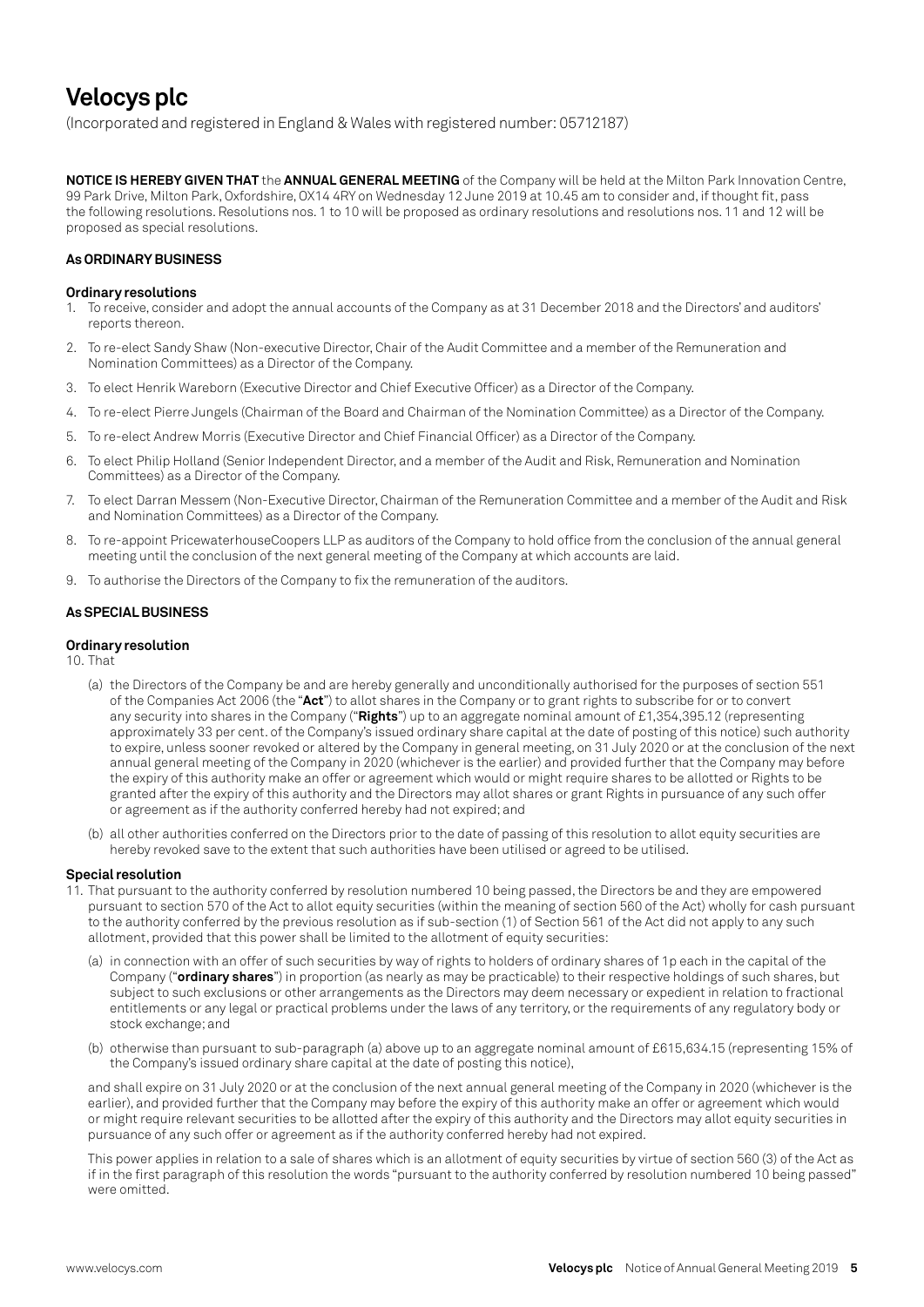### **Velocys plc** (continued)

(Incorporated and registered in England & Wales with registered number: 05712187)

#### **Special resolution**

- 12. That the Company be and is generally and unconditionally authorised for the purposes of section 701 of the Act to make one or more market purchases (within the meaning of section 693(4) of the Act) on the AIM market of the London Stock Exchange of its ordinary shares provided that:
	- (a) the maximum aggregate number of ordinary shares authorised to be purchased is 41,042,277 (representing 10% of the Company's issued ordinary share capital at the date of posting of this notice);
	- (b) the minimum price which may be paid for such shares is 1p per ordinary share;
	- (c) the maximum price which may be paid for an ordinary share shall not be more, at the time of purchase, than the amount equal to 105 per cent. of the average of the middle market quotations for an ordinary share as derived from the London Stock Exchange for the five business days immediately preceding the date on which the ordinary share is purchased;
	- (d) unless previously renewed, varied or revoked, the authority conferred shall expire at the conclusion of the next annual general meeting of the Company in 2020; and
	- (e) the Company may make a contract or contracts to purchase ordinary shares under the authority conferred prior to the expiry of such authority which will or may be executed wholly or partly after the expiry of such authority and may make a purchase of ordinary shares in pursuance of any such contract or contracts, as if such authority had not expired.

#### **BY ORDER OF THE BOARD**

**Jeremy Gorman FCA Secretary** 14 May 2019

**Registered Office:**  Harwell Innovation Centre 173 Curie Avenue Harwell **Oxfordshire** OX11 0QG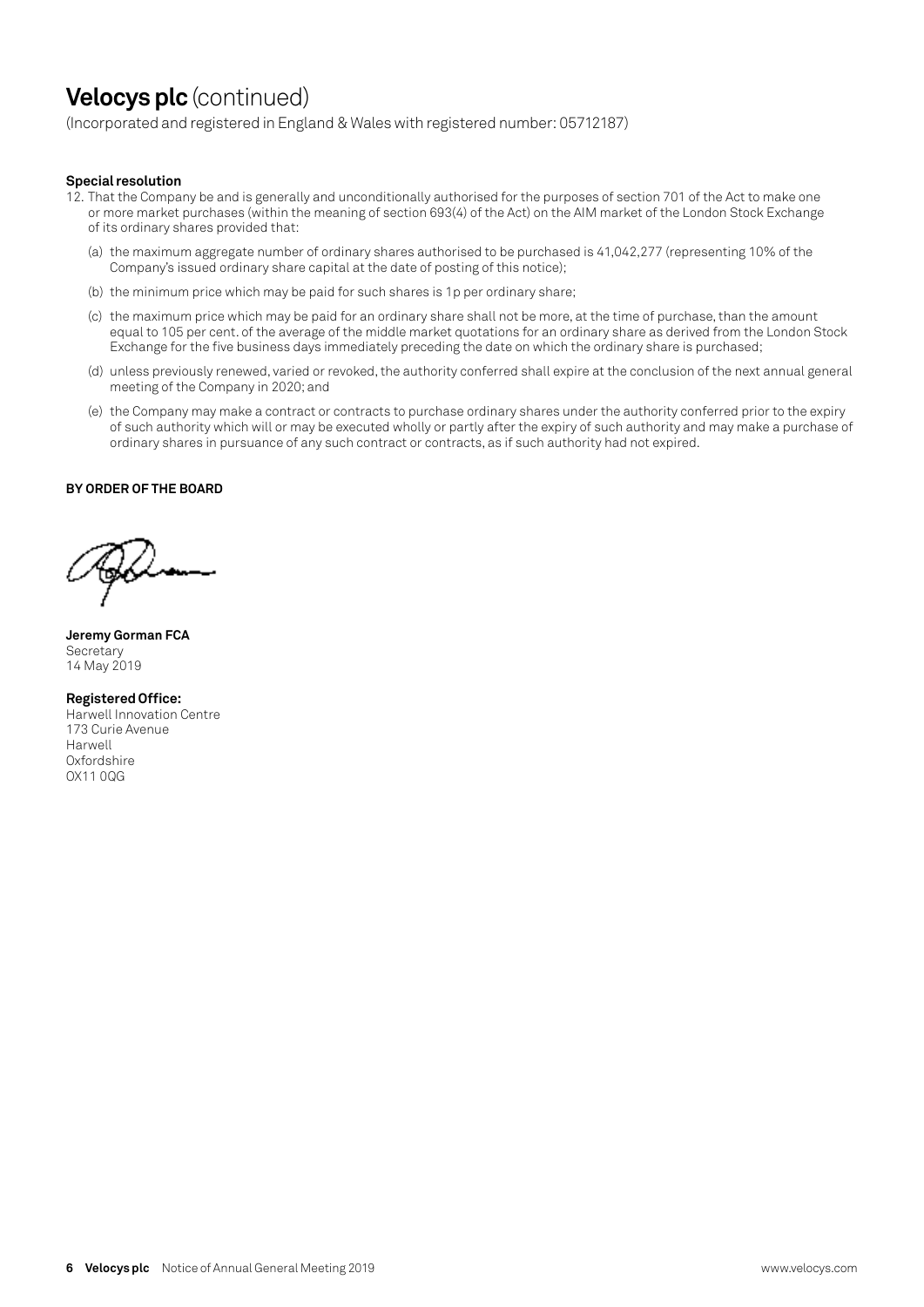#### **NOTES:**

1. A member of the Company entitled to attend, speak and vote at a general meeting of the Company is entitled to appoint a proxy to attend, speak and vote instead of him or her. A proxy need not be a member of the Company. A member may appoint more than one proxy, provided that each proxy is appointed to exercise the rights attached to different shares. To appoint more than one proxy you should submit your proxy online at www.signalshares.com, alternatively you can request a hard copy Form of Proxy from our registrars, Link, using the instructions below. , or follow the instructions at note 4 if you wish to appoint a proxy through the CREST electronic proxy appointment service but in any event your instruction must be received by **no later than 10.45 am on Monday 10 June 2019**. Completion of the Form of Proxy does not preclude a member from subsequently attending and voting at the meeting in person if he or she so wishes.

You can vote either:

- by logging on to www.signalshares.com and following the instructions;
- in the case of CREST members, by utilising the CREST electronic proxy appointment service in accordance with the procedures set out below.

In order for a proxy appointment to be valid a form of proxy must be completed. In each case the form of proxy must be received by Link Asset Services at 34 Beckenham Road, Beckenham, Kent, BR3 4ZF by 10.45 am on Monday 10 June 2019. If you need help with voting online, or require a paper proxy form, please contact our Registrar, Link Asset Services, on 0871 664 0391 if calling from the UK, or +44 (0) 371 664 0391 if calling from outside of the UK, or email Link at enquiries@linkgroup.co.uk.

- 2. **Appointment of proxies using hard copy form.** If you require a paper proxy form, please contact our Registrar, Link Asset Services, on 0871 664 0391 if calling from the UK, or +44 (0) 371 664 0391 if calling from outside of the UK, or email Link at enquiries@linkgroup.co.uk. The paper proxy form should be completed and returned as soon as possible and, in any event, so as to reach the Company's registrars at Link Asset Services, PXS 1, 34 Beckenham Road, Beckenham, Kent BR3 4ZF **no later than 10.45 am on Monday 10 June 2019**.
- 3. **Appointment of proxies electronically.** You may submit your proxy electronically using the Share Portal service at www. signalshares.com. If not already registered for the Share Portal, you will need your Investor Code which is stated on your share certificate. The proxy appointment and instructions should reach the Company's registrars by the latest time for receipt of proxy appointments specified in note 1. You are advised to read the terms and conditions of use carefully.
- 4. **CREST electronic proxy appointment service.** CREST members who wish to appoint a proxy or proxies through the CREST electronic platform may do so for the meeting and any adjournment(s) thereof by utilising the procedures described in the CREST Manual. CREST personal members or other CREST sponsored members, and those CREST members who have appointed a voting service provider(s), should refer to their CREST sponsor or voting service provider(s), who will be able to take the appropriate action on their behalf.

In order for a proxy appointment made by means of CREST to be valid, the appropriate CREST message (a 'CREST Proxy Instruction') must be properly authenticated in accordance with Euroclear's specifications and must contain the information required for such instructions, as described in the CREST Manual (available via www.euroclear.com/CREST). The message must, in order to be valid, (regardless of whether it constitutes the appointment of a proxy or an amendment to the instruction given to a previously appointed proxy) be transmitted so as to be received by the issuer's agent (ID RA10) by the latest time for receipt of proxy appointments specified in note 1. For this purpose, the time of receipt will be taken to be the time (as determined by the timestamp applied to the message by the CREST Applications Host) from which the issuer's agent is able to retrieve the message by enquiry to CREST in the manner prescribed by CREST. After this time any change of instructions to a proxy appointed through CREST should be communicated to him or her by other means.

CREST members and, where applicable, their CREST sponsors or voting service providers should note that Euroclear does not make available special procedures in CREST for any particular messages. Normal system timings and limitations will therefore apply in relation to the input of CREST Proxy Instructions. It is the responsibility of the CREST member concerned to take (or, if the CREST member is a CREST personal member or sponsored member or has appointed a voting service provider(s), to procure that his or her CREST sponsor or voting service provider(s) take) such action as shall be necessary to ensure that a message is transmitted by means of the CREST system by any particular time. In this connection, CREST members and, where applicable, their CREST sponsors or voting service providers are referred, in particular, to those sections of the CREST Manual concerning practical limitations of the CREST system and timings.

The Company may treat as invalid a CREST Proxy Instruction in the circumstances set out in Regulation 35(5)(a) of the Uncertificated Securities Regulations 2001.

5. A member may appoint more than one proxy, provided that each proxy is appointed to exercise the rights attached to different shares. To appoint more than one proxy you should submit your proxy online at www.signalshares.com in accordance with note 3, or follow the instructions at note 4 if you wish to appoint more than one proxy through the CREST electronic proxy appointment service. Alternatively you can request a hard copy form of proxy to appoint more than one proxy from our registrars, Link, in accordance with note 2. In any event your instruction must be received by **no later than 10.45 am on Monday 10 June 2019**.